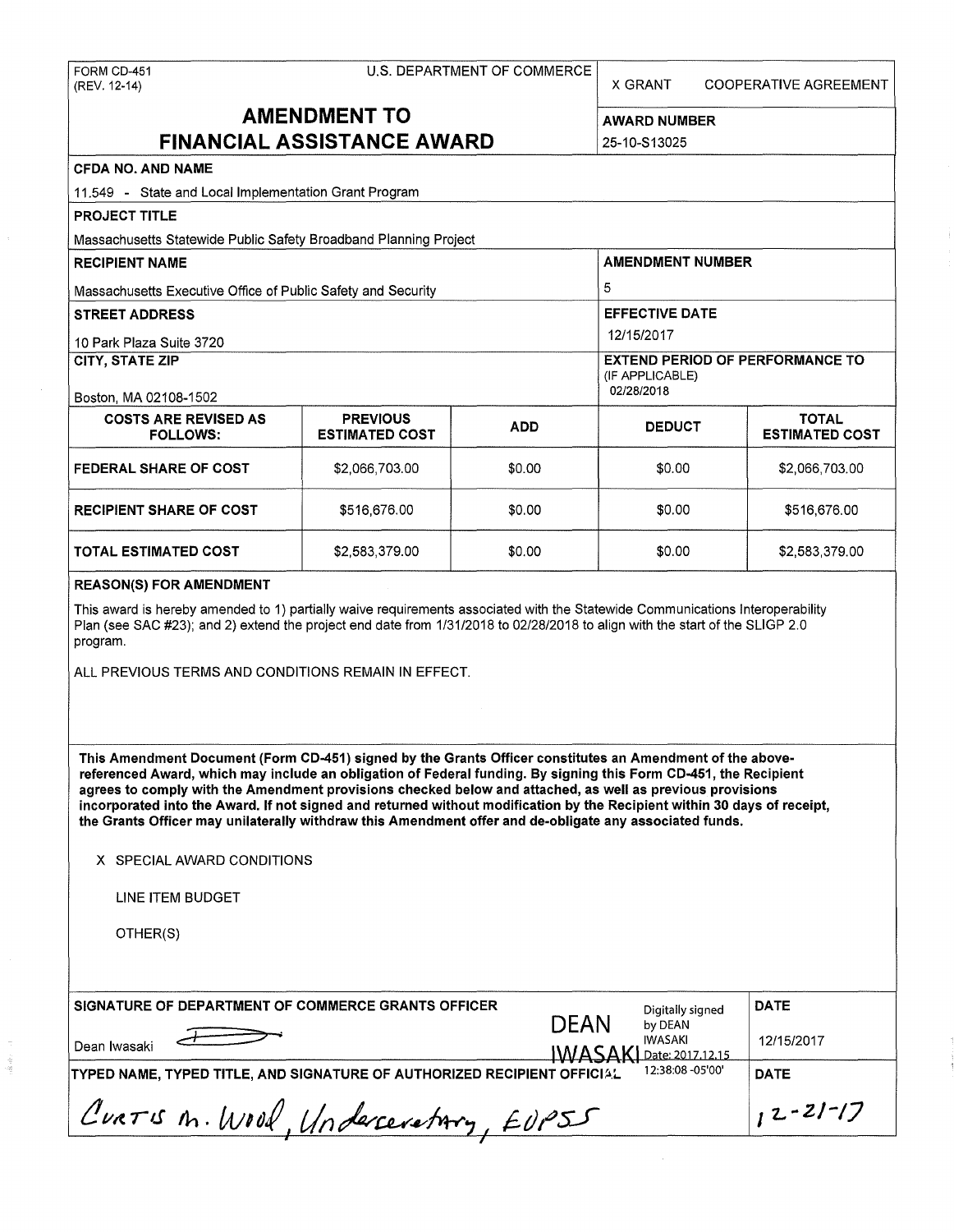Award Number: 25-10-S13025, Amendment Number 5 Federal Program Officer: Michael Dame Requisition Number: 17009 Employer Identification Number: 046002284 Dun & Bradstreet No: 824848642 Recipient ID: 1101651 Requestor ID: 1101651

#### **Award ACCS Information**

| <b>Bureau</b><br>Code | <b>IFCFY</b> | <b>Project-Task</b> | <b>Org Code</b>        | <b>Obi Class</b> | <b>Obligation Amount</b> |
|-----------------------|--------------|---------------------|------------------------|------------------|--------------------------|
|                       | 2013         | 8150000-000         | 11-00-0000-00-00-00-00 | 41-19-00-00      | \$0.00                   |

### **Award Contact Information**

| <b>Contact Name</b>  | <b>Contact Type</b> | Email                         | Phone      |
|----------------------|---------------------|-------------------------------|------------|
| Mr. Curtis M Woods   | Administrative      | curtis.wood@state.ma.us       | 6177277775 |
| Ms Victoria Grafflin | Technical           | victoria.grafflin@state.ma.us | 6177253378 |

 $\epsilon_{\rm{max}}$ 

# **NIST Grants Officer:**

Nuria Martinez 100 Bureau Drive, MS 1650 Gaithersburg, MD 20899-1650 (301) 975-6215

## **NIST Grants Specialist:**

Samantha Wigglesworth 100 Bureau Drive, MS 1650 Gaithersburg, MD 20899-1650 (301) 975-4166